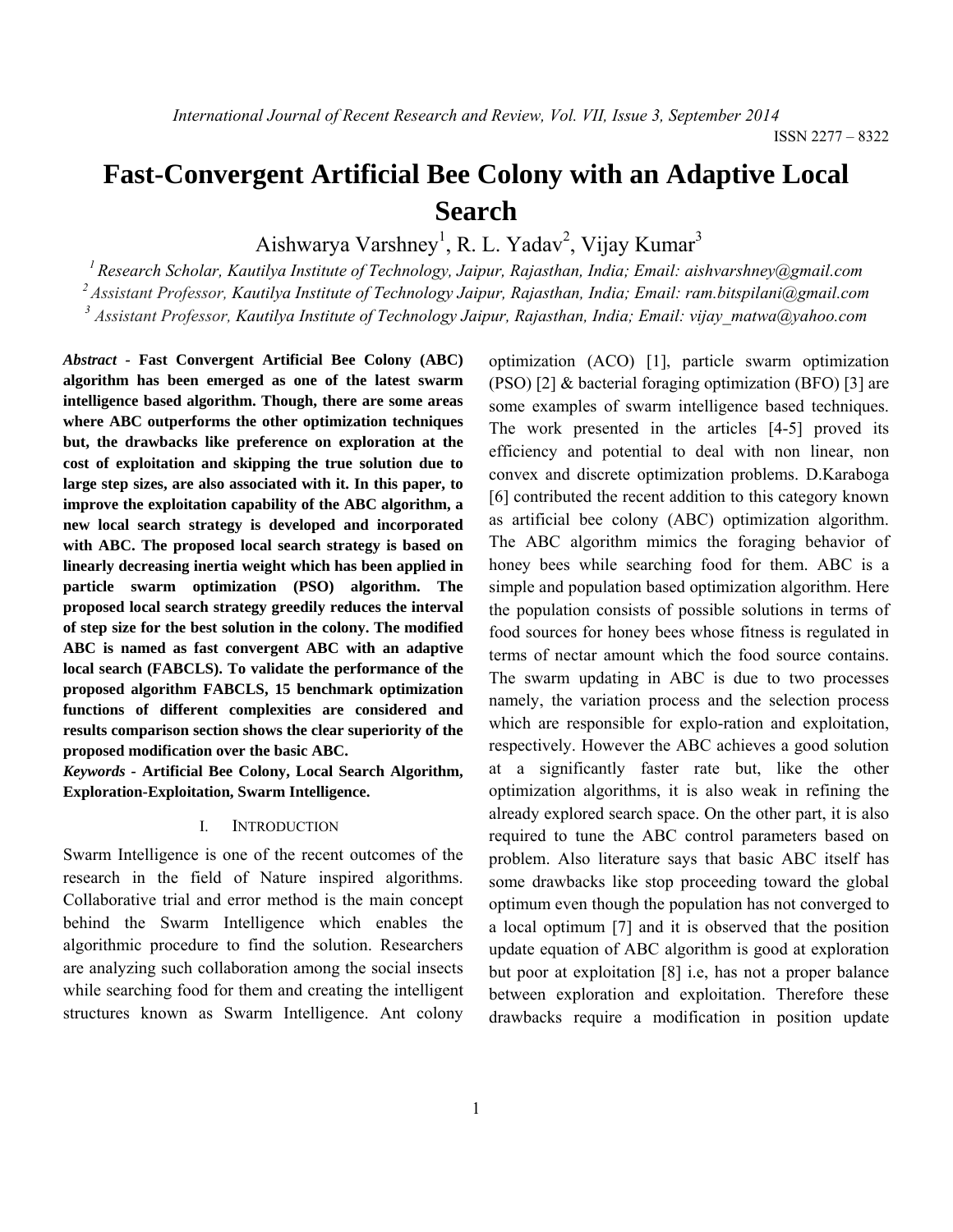equation and/or a local search approach to be implemented in ABC. These drawbacks have also addressed in earlier research. To enhance the exploitation, Wei-feng Gao *et.al* [9] improved position update equation of ABC such that the bee searches only in neighborhood of the previous iteration's best solution. Anan Banharnsakun et al. [10] proposed the best-so-far selection in ABC algorithm and incorporated three major changes: The best-so-far method, an adjustable search radius, and an objective-value-based comparison in ABC. To solve constrained optimization problems, D. Karaboga and B. Akay [11] used Debs rules consisting of three simple heuristic rules and a probabilistic selection scheme in ABC algorithm. Dervis Karaboga [9] examined and suggested that the limit should be taken as  $SN \times D$ , where, SN is the population size and D is the dimension of the problem and coefficient  $\varphi_{ij}$  in position update equation should be adopted in the range of [-1, 1]. Further, Kang *et al.* [12] introduced exploitation phase in ABC using Rosenbrock's rotational direction method and named modified ABC as Rosenbrock ABC (RABC). In this paper, the effective modification in ABC that we made is the incorporation of a local search strategy in ABC after all its three (emplyoed, onlooker and scout bee) phases, based on linearly decreasing inertia weight (LDIW) [13]. This local strategy exploits only the global best position of the current swarm after each iteration.

 Rest of the paper is organized as follows: In section 2, proposed modified ABC (FABCLS) is explained. In Section 3, performance of the proposed strategy is analyzed via numerical experiment. Finally, in section 4, paper is concluded.

### II . FAST-CONVERGENT ARTIFICIAL BEE COLONY WITH AN ADAPTIVE LOCAL SEARCH

This section explains the proposed modified ABC algorithm. In this paper a new self adaptive local search strategy is incorporated with ABC. The motivation for the proposed modifications is described as follows:

As mentioned earlier, if  $\phi$ ij and difference between randomly selected solution and current solution is high in position update equation of ABC then there will be sufficient chance to skip the global optima. In this situation, some local search strategy can help the search procedure. During the iterations, local search algorithm illustrates very strong exploitation capability [14]. Therefore, the exploitation capability of ABC algorithm may be enhanced by incorporating a local search strategy with ABC algorithm.

 In this way, the exploration and exploitation capability of ABC algorithm could be balanced as the global search capability of the ABC algorithm explores the search space or tries to identify the most promising search space regions, while the local search strategy will exploit the identified search space.

 Therefore, in this paper a self adaptive local search strategy is proposed and incorporated with the ABC. The proposed local search strategy is inspired from linearly decreasing inertia weight (LDIW) [13].

In the proposed local search strategy, the required step size  $(i.e., \varphi(x - x_{random}))$  to update an individual is reduced self adaptively to exploit the search area in the proximity of the best candidate solution. Thus, the proposed strategy is named as self adaptive local search (SALS). In SALS, the step size is reduced as a logarithmic function of iteration counter as shown in equations (2) and (3). In SALS, the random component  $(\varphi_{ii})$  of basic ABC algorithm is optimized to direct the best solution to update its position. This process can be seen as an optimization problem solver which minimizes the unimodal continuous objective function  $f(\varphi_{ii})$  in the direction provided by the best solution *xbest* over the variables  $w/sw2$  in the interval  $[-1, 1]$  or simply it optimizes the following mathematical optimization problem:

$$
min f(\varphi) \text{ in } [-1, 1]; \tag{1}
$$

SALS process starts with initial range  $(wI = -I, w2 = I)$ and generates two points in this interval by diminishing the edges of the range through a greedy way using the equations (2) and (3). At a time, either of these equations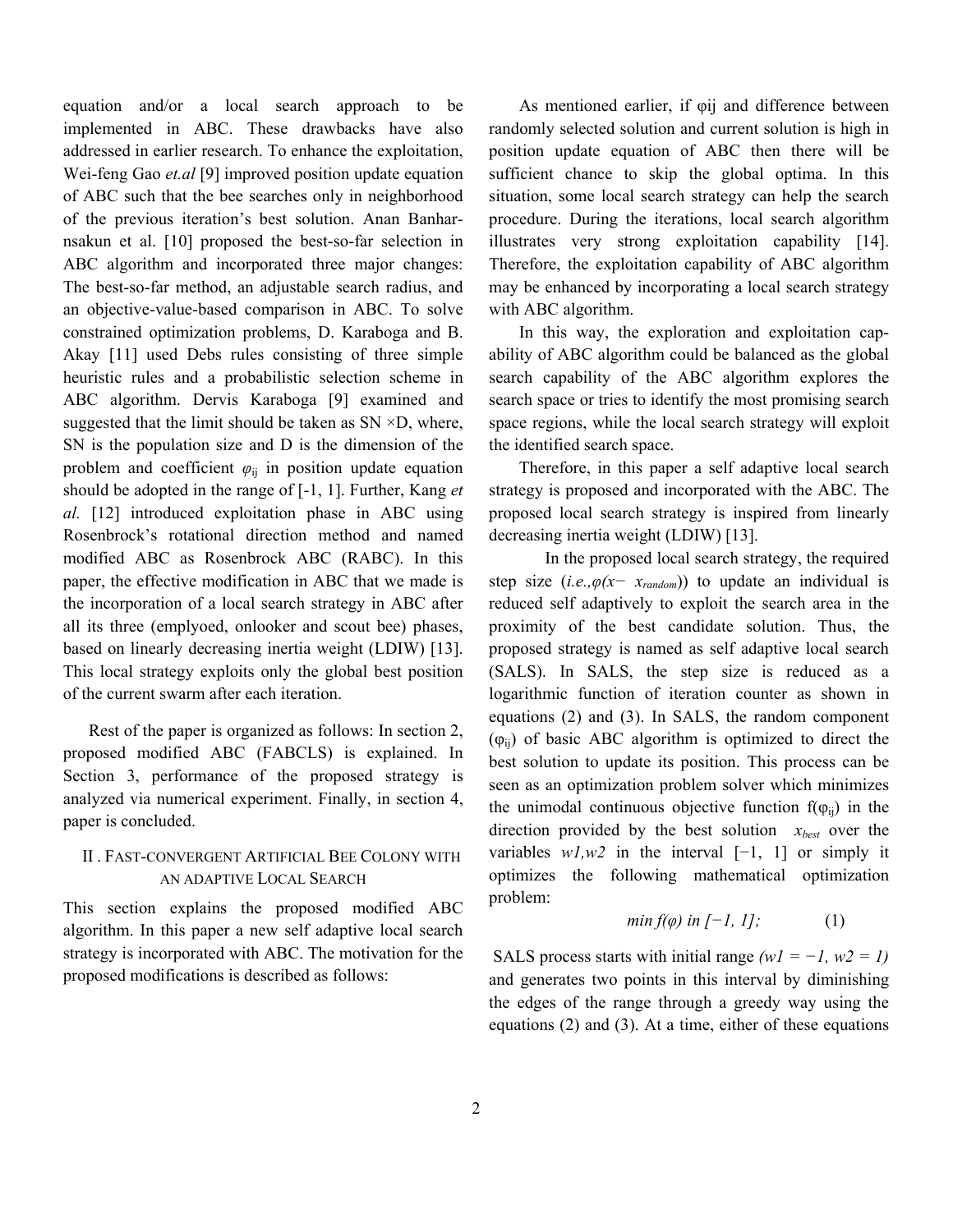is executed depends which *f(w1)* or *f(w2)* has better fitness. If *w1* provides better fitness then edge *w2* of the range shrinks towards w1 otherwise *w1* shifts itself near to *w2*. The detailed implementation of SALS can be seen in Algorithm 1.

$$
w1 = w1 + (w2 - w1) \times t / \text{maxiter} \qquad (2)
$$
  

$$
w2 = w2 - (w2 - w1) \times t / \text{maxiter} \qquad (3)
$$

where, *t* and *maxiter* are the current iteration counter and maximum allowable iterations in the local search algorithm respectively.

 Algorithm 1 terminates when either iteration counter exceeds the maximum iteration allowable in local search or absolute difference between *w1* and *w2* falls below a user defined parameter  $\epsilon$ .

 In algorithm 2, D is the dimension of the problem,  $U(0, 1)$  is a uniformly distributed random number in the range  $(0, 1)$ ,  $p_r$  is a perturbation rate and is used to control the amount of disturbance in the best solution *xbest* and  $x_k$  is a randomly selected solution in the population.

 As the modifications are proposed to improve the convergence speed of ABC, while maintaining the diversity in the swarm. Therefore, the proposed strategy is named as "Fast-convergent Artificial Bee Colony with an adaptive Local Search" (FABCLS).

The FABCLS is composed of four phases: employed bee phase, onlooker bee phase, scout bee phase. The last phase, namely self adaptive local search phase is executed after the completion of scout bee phase. The pseudo-code of the proposed FABCLS algorithm is shown in Algo 3.

Algorithm 1: Self Adaptive Local Search (SALS) Strategy:

*Input: Optimization function M inf(x), the best solution xbest;* 

*Initialize termination parameters , maximum number of iteration counter maxiter and variables w1* =  $-I$ , *w2 =1 and itercount = 1;while*  $(|wI - w2| > \epsilon$  *and itercount ≤ maxiter ) do*

*Generate two new solutions*  $x_{new1}$  and  $x_{new2}$  from  $x_{best}$  by *using w1 and w2, respectively using* 

 *Algorithm 2; Calculate*  $f(x_{new1})$  *and*  $f(x_{new2})$ *;*  $if f(x_{new1}) < f(x_{new2})$  *then*  $w2 = w2 - (w2 - w1) \times$  *itercoun* / *maxiter* ;  $if f(x_{newl}) < f(x_{best})$  *then*  $x_{best} = x_{new1}$ ;  *end if else*   $wI = wI + (w2 - wI) \times itercount / maxiter ;$ *if*  $f(x_{new2}) < f(x_{best})$  *then*  $x_{best} = x_{new2}$ ;  *end if end if Set itercount = itercount + 1; end while* 

Algorithm 2: New solution generation:

*Input: w and best solution*  $x_{best}$ *; for*  $j = l$  *to*  $D$  *do if*  $U(0, 1) \leq p_r$  *then*  $x_{newj} = x_{bestj} + w(x_{bestj} - x_{ki})$ ;  *else*   $x_{newj} = x_{bestj}$ ;  *end if end for Return xnew* 

Algorithm 3: Accelerating ABC using adaptive local search (FABCLS):

 *Initialize the population and control parameters; while Termination criteria is not satisfied do*

 *Step 1: Employed bee phase.* 

 *Step 2: Onlooker bees phase to update the food sources based on their profitability.* 

 *Step 3: Scout bee phase to determine the new* 

 *food sources for exhausted food sources.* 

 *Step 4: Apply self adaptive local search strategy phase to exploit the best solution found* 

 *so far using Algorithm 1* 

### *end while*

 *Return the best solution.*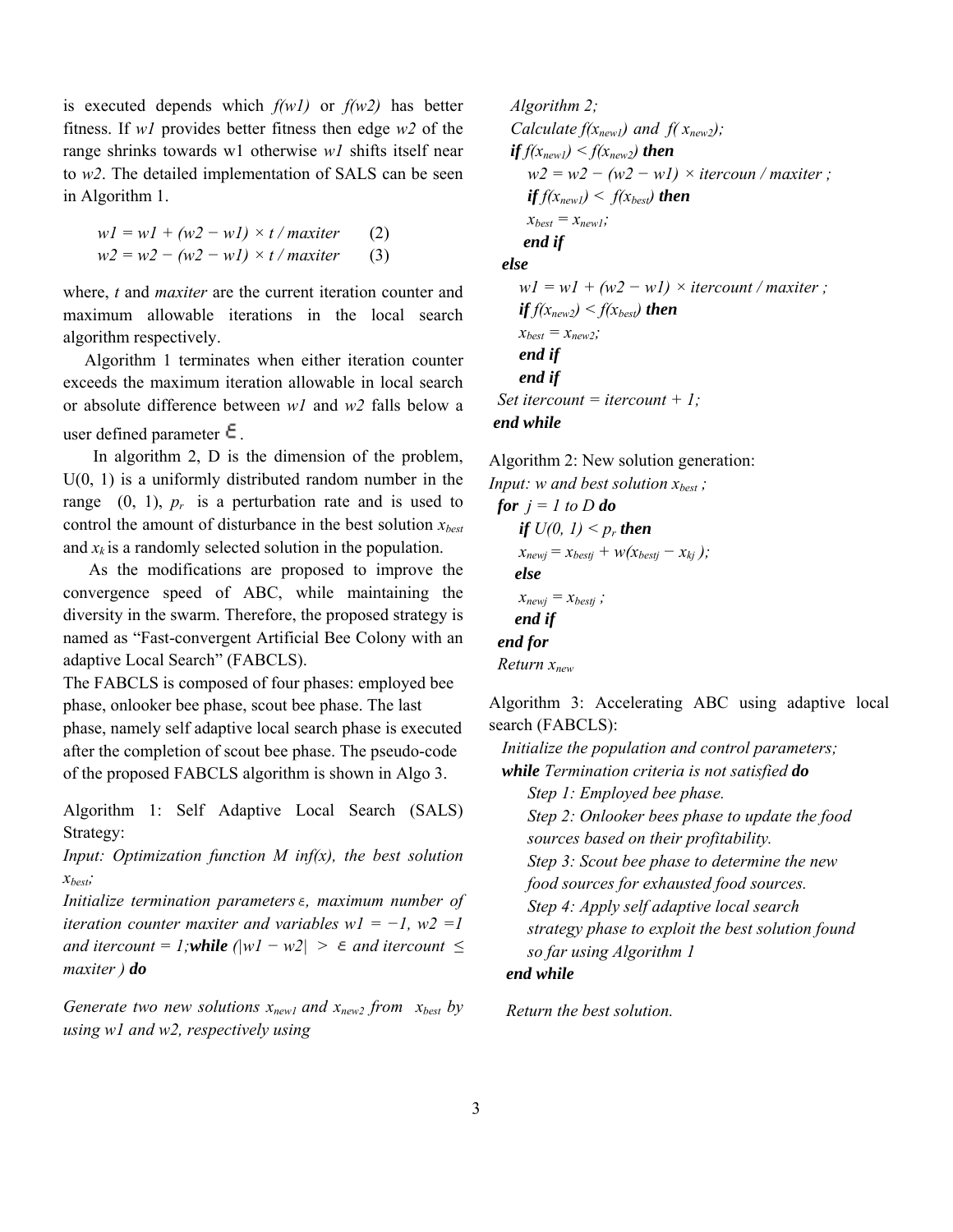#### III . EXPERIMENTAL RESULTS AND DISCUSSION

#### *A. Test problems under consideration*

To validate the effectiveness of the proposed algorithm FABCLS, 15 mathematical optimization problems ( *f1* to *f15* ) of different characteristics and complexities are taken into consideration (listed in Table 1).These all problems are continuous in nature. Test problems *f1 − f15* are taken from [15].

#### *B. Experimental setting*

The results obtained from the proposed FABCLS are stored in the form of success rate, average number of function evaluations, standard deviation of the fitness and mean error. Results for these test problems (Table I) are also obtained from the basic ABC and recent variant of ABC named Modified AB (MABC) [16] for the comparison purpose. The following parameter setting is adopted while implementing our proposed and other considered algorithms to solve the problems:

- The number of simulations/run  $=100$ ,
- Colony size  $NP = 50$  [17-18] and Number of food
- **sources** SN = NP/2,  $\varphi_{ij}$  = rand[−1, 1] and limit = Dimension×Number of food sources= $D \times SN[11]$ , 16],
- $C = 1.5$  [8],
- The terminating criteria: Either acceptable error (Table I) meets or maximum number of function evaluations (which is set to be 200000)is reached,
- The proposed local search in ABC runs either 10 times (based on empirical experiment) for each iteration or  $\varepsilon = 0.001$  whichever comes earlier in algorithm.
- Parameter settings for the other considered algorithms ABC and MABC are adopted from their original articles.

### *C. Results Analysis of Experiments Results Analysis of Experiments*

Table II presents the numerical results for benchmark problems of Table 1 with the experimental settings shown in section *B*. Table II shows the results of the proposed and other considered algorithms in terms of average number of function evaluations (AFE), standard deviation (SD), mean error (ME) and success rate (SR). It can be observed from Table II that FABCLS outperforms the considered algorithms most of the time in terms of accuracy, reliability and efficiency. Some other statistical tests like acceleration rate (AR) [19], and boxplots have also been done in order to analyze the algorithms output more intensively.

### *D. Statistical Analysis*

Algorithms ABC, MABC and FABCLS are compared based on SR, AFE, and ME. First SR of all these algorithms is compared and if it is not possible to distinguish the performance of algorithms based on SR then comparison is made on the basis of AFE. ME is used for comparison if the comparison is not possible on the basis of SR and AFE both. It is clear from Table II, when the results of all functions are evaluated together, the FABCLS algorithm is the cost effective algorithm for most of the functions.

Since boxplot [20] can efficiently represent the empirical distribution of results, the boxplots for average number of function evaluations for all algorithms FABCLS, ABC, and MABC have been represented in Figure 1.Figure 1 shows that FABCLS is cost effective in terms of function evaluations as interquartile range and median of average number of function evaluations are very low for FABCLS.

Further, we compare the convergence speed of the considered algorithms by measuring the AFEs. A smaller AFEs means higher convergence speed. In order to minimize the effect of the stochastic nature of the algorithms, the reported function evaluations for each test problem is averaged over 100 runs.

In order to compare convergence speeds, we use the acceleration rate (AR) which is defined as follows, based on the AFEs for the two algorithms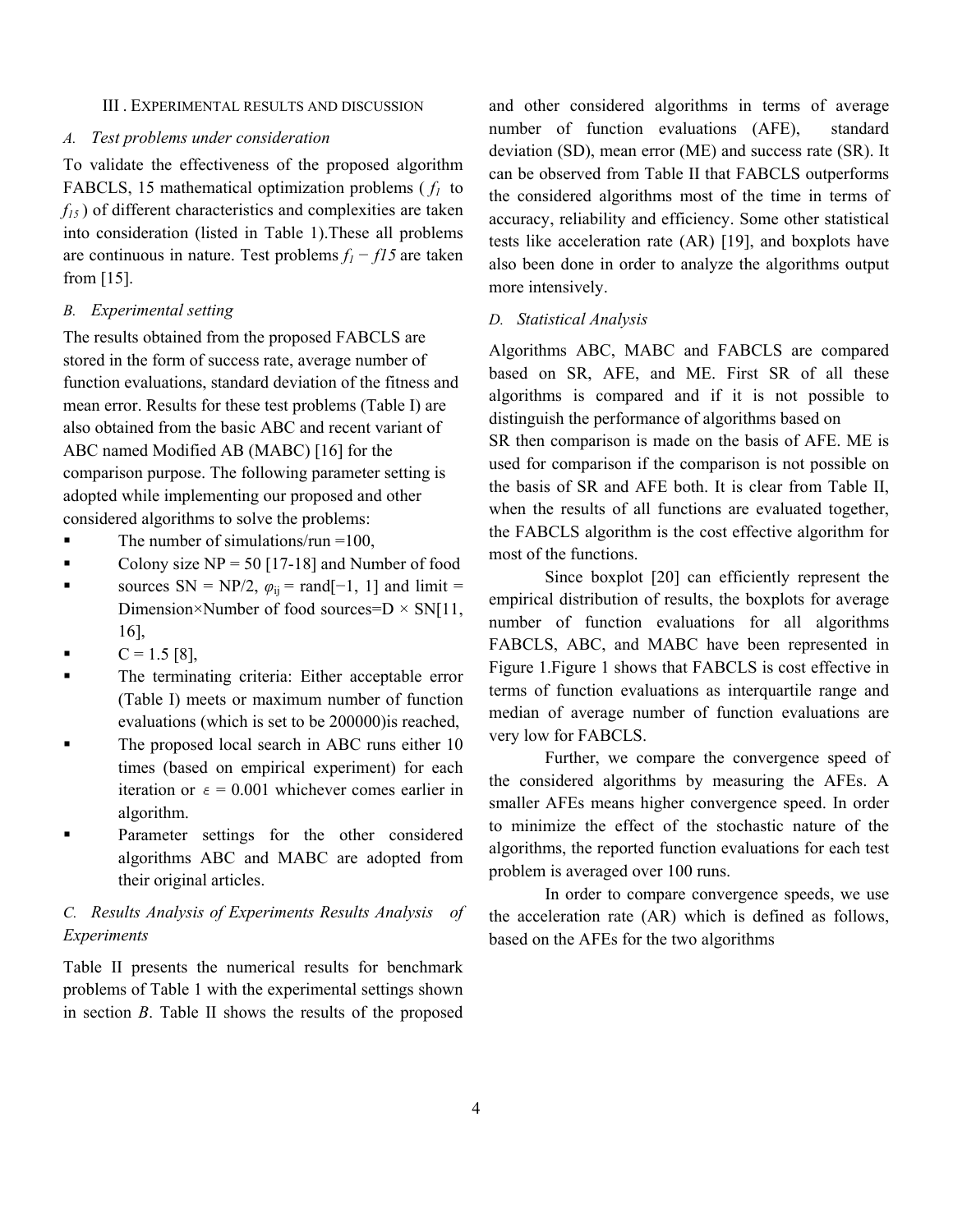

Fig 1: Boxplots graph for Average number of function evaluation

ALGO and FABCLS: the AFEs for the two algorithms ALGO and FABCLS:

```
AR = AFE_{ALGO} / AFE_{FABCLS} (4)
```
where, ALGO2  ${ABC}$ , and MABC} and AR > 1 means FABCLS is faster. In order to investigate the AR of the proposed algorithm as compare to the considered algorithms, results of Table II are analyzed and the value of AR is calculated using equation (4).

Table III shows a comparison between FABCLS - ABC, and FABCLS - MABC in terms of AR. It is clear from the Table III that convergence speed of FABCLS is better than considered algorithms for most of the functions.

### IV . CONCLUSION

ABC is a simple algorithm with very less parameters with drawbacks like premature convergence and poor in exploitation. This article proposed a self adaptive local search strategy and incorporated it with ABC to enhance the exploitation capability. The proposed algorithm has been extensively compared with other recent variants of ABC namely, MABC. Through the extensive experiments, it can be stated that the proposed algorithm is a competitive algorithm to solve the continuous optimization problems.

### V. REFERENCES

- [1] B. Akay and D. Karaboga. A modified artificial bee colony algorithm for real-parameter optimization. Information Sciences, doi:10.1016/j.ins.2010.07.015, 2010.
- [2] J. Kennedy and R. Eberhart. Particle swarm optimization. In Neural Networks, 1995. Proceedings.,IEEE International Conference on, volume 4, pages 1942–1948. IEEE, 1995.
- [3] K.M. Passino. Biomimicry of bacterial foraging for distributed optimization and control. Control Systems Magazine, IEEE, 22(3):52–67, 2002.
- [4] K.V. Price, R.M. Storn, and J.A. Lampinen. Differential evolution: a practical approach to global optimization. Springer Verlag, 2005.
- [5] J. Vesterstrom and R. Thomsen. A comparative study of differential evolution, particle swarm optimization, and evolutionary algorithms on numerical benchmark problems. In Evolutionary Computation, 2004. CEC2004. Congress on, volume 2, pages 1980–1987. IEEE, 2004.
- [6] D. Karaboga. An idea based on honey bee swarm for numerical optimization. Techn. Rep. TR06, Erciyes Univ. Press, Erciyes, 2005.
- [7] D. Karaboga and B. Akay. A comparative study of artificial bee colony algorithm. Applied Mathematics and Computation, 214(1):108–132, 2009.
- [8] G. Zhu and S. Kwong. Gbest-guided artificial bee colony algorithm for numerical function optimization. Applied Mathematics and Computation, 217(7):3166–3173, 2010.
- [9] W. Gao and S. Liu. A modified artificial bee colony algorithm. Computers & Operations Research, 2011.
- [10] A. Banharnsakun, T. Achalakul, and B. Sirinaovakul. The best-so-far selection in artificial bee colony algorithm. Applied Soft Computing, 11(2):2888–2901, 2011.
- [11] Dervis Karaboga and Bahriye Akay. A modified artificial bee colony (abc) algorithm for constrained optimization problems. Applied Soft Computing, 11(3):3021–3031, 2011.
- [12] F. Kang, J. Li, and Z. Ma. Rosenbrock artificial bee colony algorithm for accurate global optimization of numerical functions. Information Sciences, 181(16):3508–3531, 2011.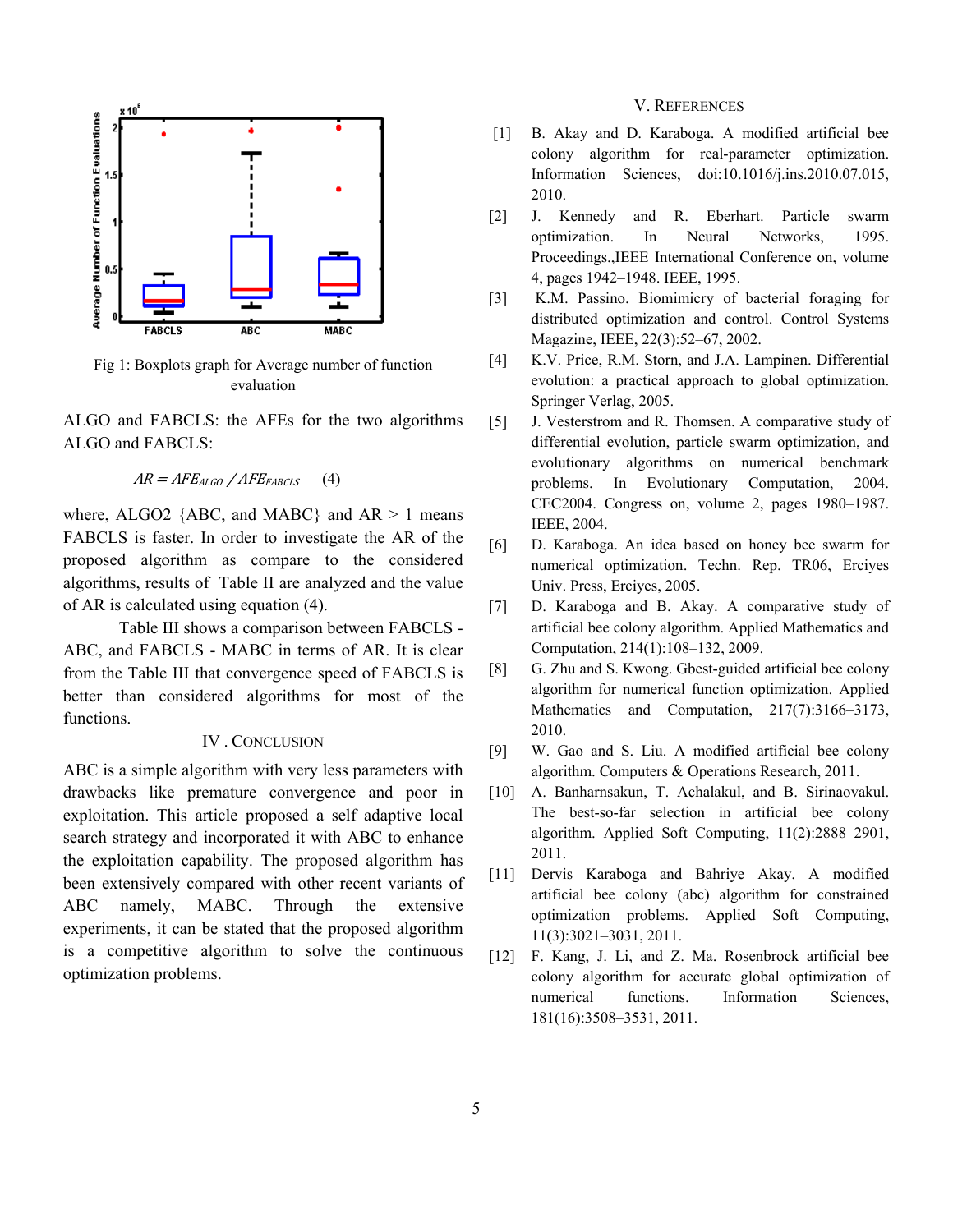- [13] Yuhui Shi and Russell C Eberhart. Empirical study of particle swarm optimization. In Evolutionary Computation, 1999. CEC 99. Proceedings of the 1999 Congress on, volume 3. IEEE, 1999.
- [14] H.Wang, D.Wang, and S. Yang. A memetic algorithmwith adaptive hill climbing strategy for dynamic optimization problems. Soft Computing-A Fusion of Foundations, Methodologies and Applications,13(8):763–780, 2009.
- [15] M.M. Ali, C. Khompatraporn, and Z.B. Zabinsky. A numerical evaluation of several stochastic algorithms on selected continuous global optimization test problems. Journal of Global Optimization,31(4):635–672, 2005.
- [16] M. Dorigo and G. Di Caro. Ant colony optimization: a new meta-heuristic. In Evolutionary Computation, 1999. CEC 99. Proceedings of the 1999 Congress on, volume 2. IEEE, 1999.
- [17] K. Diwold, A. Aderhold, A. Scheidler, and M. Middendorf. Performance evaluation of artificial bee colony optimization and new selection schemes. Memetic Computing, pages 1–14, 2011.
- [18] M. El-Abd. Performance assessment of foraging algorithms vs. evolutionary algorithms. Information Sciences, 182(1):243–263, 2011.
- [19] S. Rahnamayan, H.R. Tizhoosh, and M.M.A. Salama. Opposition-based differential evolution. Evolutionary Computation, IEEE Transactions on, 12(1):64–79, 2008.
- [20] D.F. Williamson, R.A. Parker, and J.S. Kendrick. The box plot: a simple visual method to interpret data. Annals of internal medicine, 110(11):916, 1989.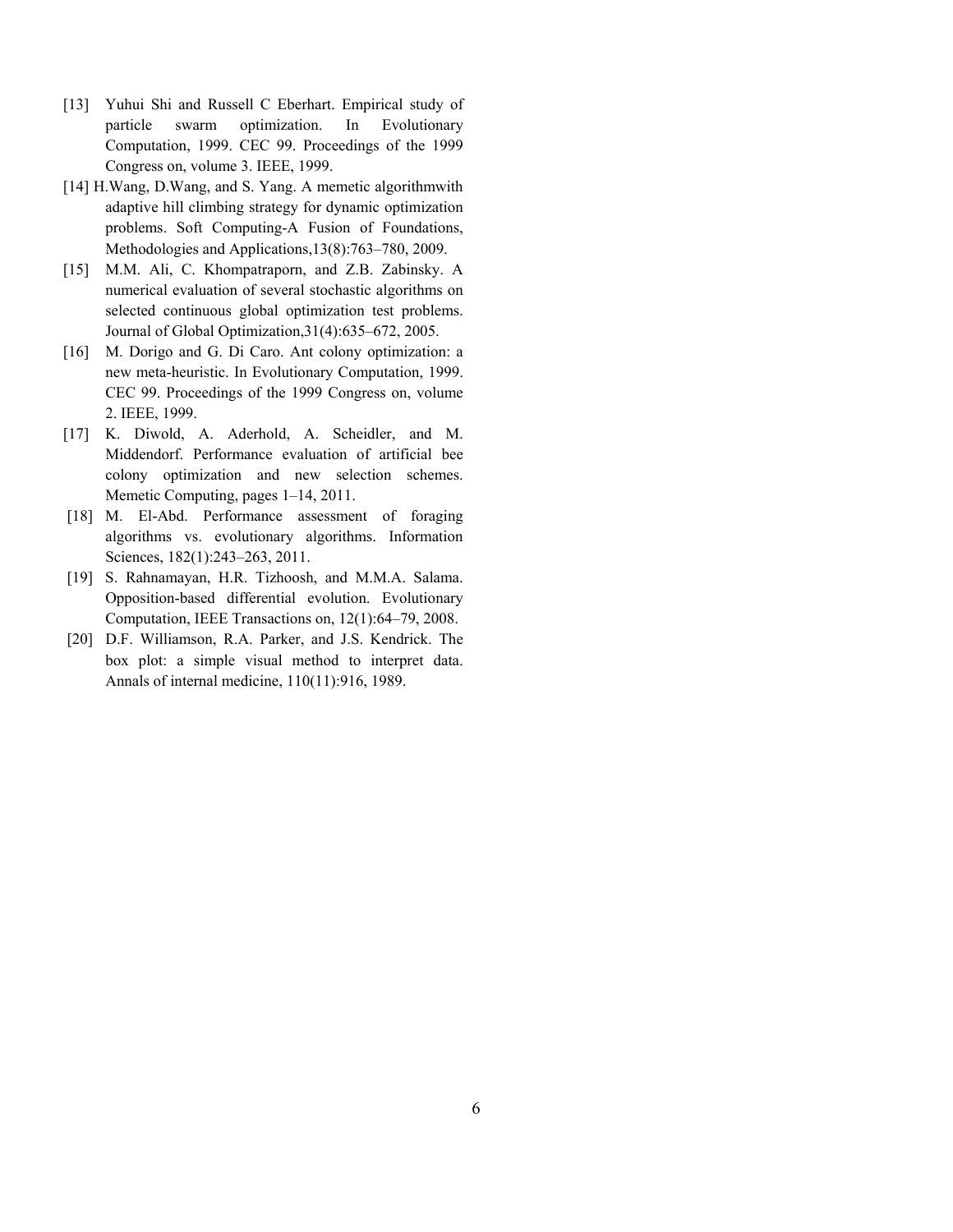# Table I Test Problems

| <b>Test Problem</b>                                                       | <b>Objective Function</b>                                                                                                                                                                              | <b>Search Range</b>    | <b>Optimum Value</b>              | D  | Acceptable<br>Error |
|---------------------------------------------------------------------------|--------------------------------------------------------------------------------------------------------------------------------------------------------------------------------------------------------|------------------------|-----------------------------------|----|---------------------|
| Parabola (Sphere)                                                         | $f_1(x) = \sum_{i=1}^{n} x_i^2$                                                                                                                                                                        | $[-5.12, 5.12]$        | $f(0) = 0$                        | 30 | $1.0E - 05$         |
| De Jong's f4                                                              | $f_2(x) = \sum_{i=1}^{n} l(x_i)^4$                                                                                                                                                                     | $[-5.12, 5.12]$        | $f(0) = 0$                        | 30 | $1.0E - 05$         |
| Griewank                                                                  | $\sqrt{f_3(x)} = 1 + \frac{1}{4000} \sum_{k=1}^{D} x_k^2 - \prod_{k=1}^{D} \cos \left( \frac{m_k}{\sqrt{k}} \right)$                                                                                   | $[-600, 600]$          | $f(0) = 0$                        | 30 | $1.0E - 05$         |
| Rosenbrock**                                                              | $f_4(x) = \sum_{i=1}^{D} (100(x_{i+1} - x_i^2)^2 + (x_i - 1)^2)$                                                                                                                                       | $[-30, 30]$            | $f(0) = 0$                        | 30 | $1.0E - 02$         |
| Ackley                                                                    | $f_5(x) = 20 + e + exp(-\frac{0.2}{8}\sqrt{\sum_{i=1}^{D}x_i^2})$<br>$-\exp\left(\frac{1}{2}\sum_{i=1}^{n} \cos\left(2\pi x_i\right) x_i\right)$                                                       | $[-1, 1]$              | $f(0) = 0$                        | 30 | $1.0E - 05$         |
| Alpine                                                                    | $f_6(x) = \sum_{i=1}^{D}  x_i \sin x_i + 0.1 x_i $                                                                                                                                                     | $[-10, 10]$            | $f(0) = 0$                        | 30 | $1.0E - 05$         |
| Michalewicz function                                                      | $f_7(x) = -\sum_{i=1}^{n} \sin x_i (\sin \left( \frac{\sin \left( \frac{\pi x_i}{n} \right)}{n} \right) 20)$                                                                                           | $[0,\pi]$              | $f_{min} = -9.66015$              | 10 | $1.0E - 05$         |
| Salomon Problem (SAL)<br>$f(0,0,0,0,0,0)=0$                               | $f_8(X) = 1 - \cos(2\pi \sqrt{\sum_{i=1}^{D} x_i^2 + 0.1 (\sqrt{\sum_{i=1}^{D} x_i^2})})$                                                                                                              | $[-100, 100]$          | $f(0) = 0$                        | 30 | 1.00E-01            |
| Axis parallel<br>hyperellipsoid                                           | $f_9(x) = \sum_{i=1}^{n} kx_i^2$                                                                                                                                                                       | $[-5.12, 5.12]$        | $f(0) = 0$                        | 30 | $1.0E - 05$         |
| Sum of different powers                                                   | $f_{10}(X) = \sum_{i=1}^{n}  X_i ^{i+1}$                                                                                                                                                               | $[-1, 1]$              | $f(0) = 0$                        | 30 | $1.0E - 05$         |
| Step function [100, 100] f(-<br>$0.5 \le x \le 0.5 = 0$                   | $f_{11}(x) = \sum_{i=1}^{n}  x_i  + 0.5 ^2$                                                                                                                                                            | $[-100, 100]$          | $f(-0.5 \le x)$<br>$\leq=0.5$ )=0 | 30 | $1.0E - 05$         |
| Inverted cosine wave<br>function (Masters) [-5, 5]<br>$f(000.0) = -D + 1$ | $f_{12}(X) = -\sum_{i=1}^{n} 1 \left( \exp \left( \frac{-\left( x_i \right)^2 + x_i + a_i^2 + 0.8 x_i x_i + a_i \right)}{a} x \right)$<br>where I = cos( $4\sqrt{x_1^2 + x_{1+1}^2 + 0.5x_1x_{1+1}}$ ) | $[-5,5]$               | $f(0) =$<br>$-D+1$                | 10 | $1.0E - 05$         |
| Neumaier 3 Problem<br>(NF3) (Neumaier, 2003b)                             | $f_{13}(x) = \sum_{i=1}^{n} (x_i - 1)^2 - \sum_{i=2}^{n} x_i x_{i-1}$                                                                                                                                  | $[-D^2, D^2]$          | $f_{\min} =$<br>(D(D+4)(D-4)      | 10 | 1.00E-01            |
| Rotated hyper-ellipsoid<br>function                                       | $f_{14}(x) = \sum_{i=1}^{n} \sum_{i=1}^{n} x_i^2$                                                                                                                                                      | $[-65.536,$<br>65.5361 | $f(0) = 0$                        | 30 | $1.0E - 05$         |
| Levi montalvo 1                                                           | f15 (x) = $\frac{\pi}{n}$ (10sin2(πy <sub>i</sub> ) + $\sum_{i=1}^{\infty}$ <sup>1</sup> ( (y <sub>i</sub> - 1)2 x (1+<br>$10\sin 2(\pi y_{1+1}) + (y_D - 1)2$ where $y_t = 1 + \frac{1}{2}(x_t + 1)$  | $[-10, 10]$            | $f(0) = 0$                        | 30 | $1.0E - 05$         |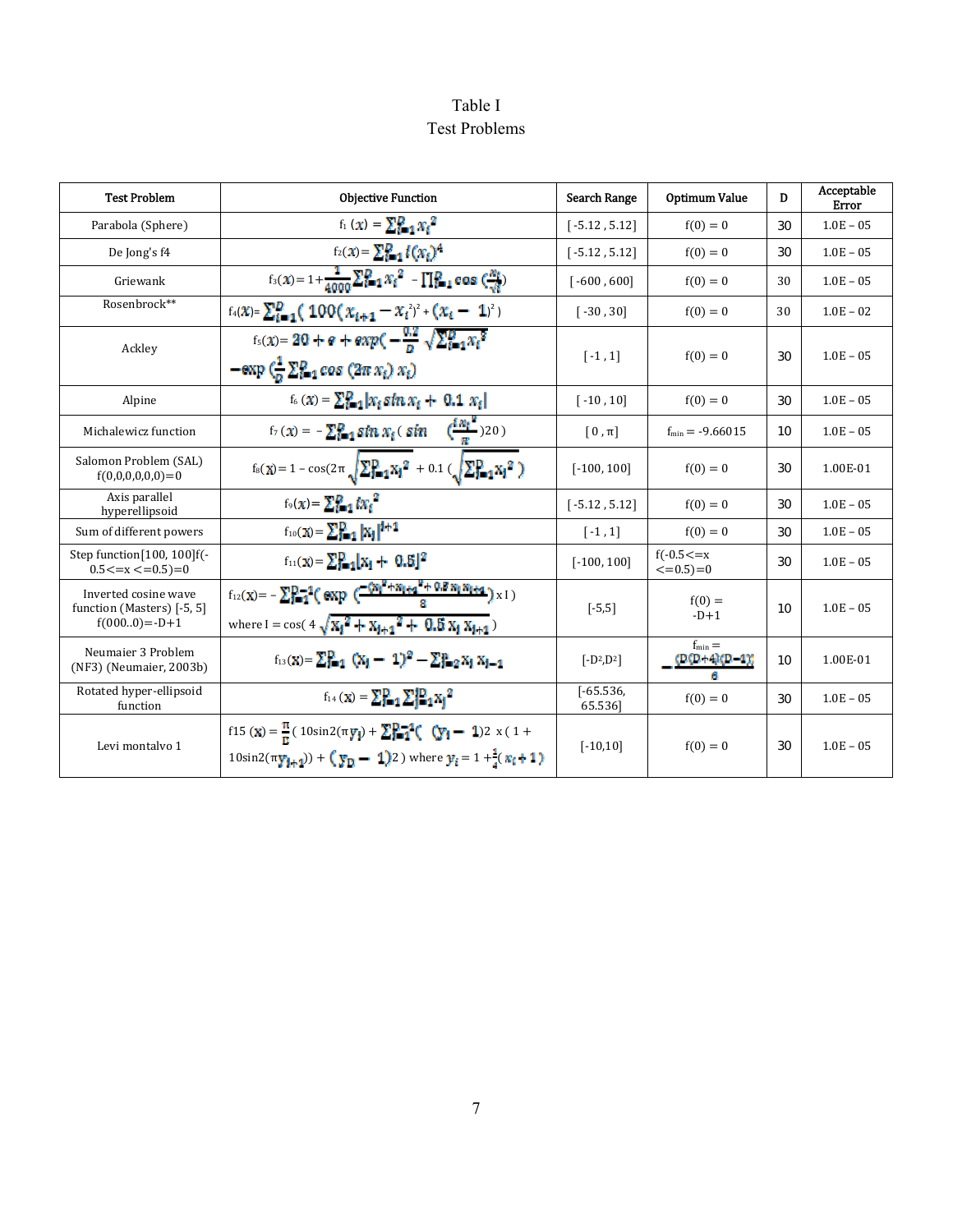| TP             | Algorithm     | SD           | ME            | $\overline{\text{AFE}}$ | $_{\rm SR}$ |
|----------------|---------------|--------------|---------------|-------------------------|-------------|
|                | FABCLS        | 9.16E-06     | 9.16E-06      | 11789.2                 | 100         |
| $f_1$          | ABC           | 8.17E-06     | 2.02E-06      | 20409                   | 100         |
|                | MABC          | 8.95E-06     | 9.48E-07      | 22359                   | 100         |
|                | FABCLS        | 8.43E-06     | 8.43E-06      | 6483.4                  | 100         |
| f <sub>2</sub> | ABC           | 4.90E-06     | 3.11E-06      | 9578.5                  | 100         |
|                | MABC          | 8.63E-06     | 1.27E-06      | 22584                   | 100         |
|                | FABCLS        | 8.12E-05     | 8.12E-05      | 30623.27                | 99          |
| fз             | ABC           | 2.28E-04     | 1.26E-03      | 45942.82                | 97          |
|                | MABC          | 9.24E-06     | 5.42E-07      | 44038.5                 | 100         |
|                | FABCLS        | $2.86E + 01$ | $2.86E + 01$  | 193962.93               | 7           |
| f4             | ABC           | 1.60E+00     | 3.08E+00      | 172861                  | 28          |
|                | MABC          | 3.60E+01     | 2.41E+01      | 200000                  | 0           |
|                | FABCLS        | 9.50E-06     | 9.50E-06      | 30774.74                | 100         |
| Ĵ5             | ABC           | 8.28E-06     | 1.56E-06      | 49107                   | 100         |
|                | MABC          | 9.51E-06     | 4.31E-07      | 43333                   | 100         |
|                | FABCLS        | 8.97E-06     | 8.97E-06      | 45730.86                | 100         |
| Ĵε             | ARC           | 8.21E-06     | 2.27F-06      | 77527                   | 100         |
|                | MABC          | 1.01E-03     | 7.61E-04      | 199704.63               | 2           |
|                | FABCLS        | 4.25E-06     | $-9.66E + 00$ | 19095.88                | 100         |
| ĥ              | ABC           | 3.66E-06     | 3.74E-06      | 27213.73                | 100         |
|                | MABC          | 6.70E-06     | 3.28E-06      | 36367.7                 | 100         |
|                | FABCLS        | $9.20E-01$   | 9.20E-01      | 23958.86                | 100         |
| fя             | ABC           | 9.77E-01     | 6.61E-02      | 158845.77               | 60          |
|                | MABC          | 9.33E-01     | 3.82E-02      | 27650                   | 100         |
|                | FABCLS        | 8.97E-06     | 8.97E-06      | 13379.12                | 100         |
| f9             | ABC           | 7.90E-06     | 1.99E-06      | 22765                   | 100         |
|                | MABC          | 9.22E-06     | 6.91E-07      | 25772                   | 100         |
|                | FABCLS        | 5.73E-06     | 5.73E-06      | 4315.28                 | 100         |
| $f_{10}$       | ABC           | 5.49E-06     | 2.90E-06      | 16095.5                 | 100         |
|                | MABC          | 7.57E-06     | 1.90E-06      | 9489                    | 100         |
|                |               |              |               |                         |             |
| $f_{11}$       | <b>FABCLS</b> | $0.00E + 00$ | $0.00E + 00$  | 8218.3                  | 100         |
|                | ABC           | $0.00E + 00$ | $0.00E + 00$  | 11501.02                | 100         |
|                | MABC          | $0.00E + 00$ | $0.00E + 00$  | 15844                   | 100         |
|                | EARCHS        | 7.96E-06     | $-9.000 + 00$ | 81889181                | 100         |
| $f_{12}$       | ABC           | 2.39E-02     | 1.34E-01      | 87198.49                | 89          |
|                | MABC          | 8.08E-06     | 1.64E-06      | 66422.19                | 100         |
|                |               |              |               |                         |             |
| $f_{13}$       | <b>FABCLS</b> | 9.03E-02     | $-2.10E + 02$ | 20770.93                | 100         |
|                | ABC           | 9.15E-01     | 6.63E-01      | 196658.24               | 5           |
|                | MABC          | 1.01E-01     | 2.08E-02      | 134805.99               | 96          |
| $f_{14}$       | <b>FABOLS</b> | 9.17E-06     | 9.17E-06      | 16816.12                | 100         |
|                | ABC           | 7.75E-06     | 2.20E-06      | 27957.5                 | 100         |
|                | MABC          | 9.23E-06     | 6.90E-07      | 33065                   | 100         |
| ĥб             | <b>FABCLS</b> | 9.15E-06     | 9.15E-06      | 11165.68                | 100         |
|                | ABC           | 6.98E-06     | 2.24E-06      | 19607.5                 | 100         |
|                |               |              |               |                         |             |
|                | MABC          | 9.06E-06     | 7.90E.07      | 22738                   | 100         |

# Table II Comparison of the results of test problems